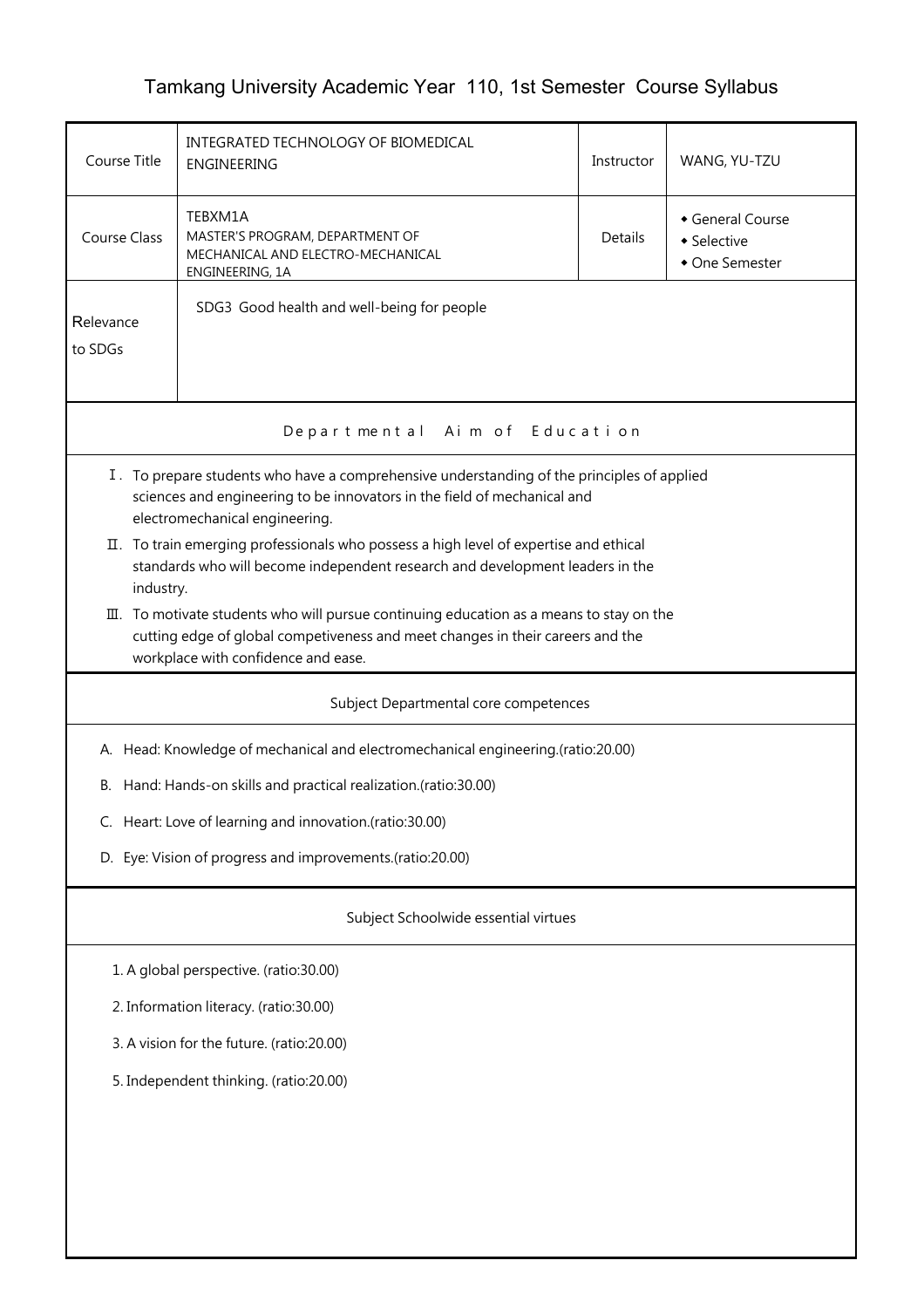|                                 |                              |               |                                                                   | To train students to have basic knowledge of biomedical engineering                                                            |                           |  |
|---------------------------------|------------------------------|---------------|-------------------------------------------------------------------|--------------------------------------------------------------------------------------------------------------------------------|---------------------------|--|
|                                 | Course                       |               |                                                                   |                                                                                                                                |                           |  |
|                                 | Introduction                 |               |                                                                   |                                                                                                                                |                           |  |
|                                 |                              |               |                                                                   |                                                                                                                                |                           |  |
|                                 |                              |               |                                                                   |                                                                                                                                |                           |  |
|                                 |                              |               |                                                                   |                                                                                                                                |                           |  |
|                                 |                              |               |                                                                   |                                                                                                                                |                           |  |
|                                 |                              |               |                                                                   |                                                                                                                                |                           |  |
|                                 |                              |               |                                                                   |                                                                                                                                |                           |  |
|                                 |                              |               |                                                                   | The correspondences between the course's instructional objectives and the cognitive, affective,<br>and psychomotor objectives. |                           |  |
|                                 |                              |               |                                                                   | Differentiate the various objective methods among the cognitive, affective and psychomotor                                     |                           |  |
|                                 |                              |               | domains of the course's instructional objectives.                 |                                                                                                                                |                           |  |
|                                 |                              |               |                                                                   |                                                                                                                                |                           |  |
|                                 |                              |               |                                                                   | I. Cognitive: Emphasis upon the study of various kinds of knowledge in the cognition of                                        |                           |  |
|                                 |                              |               |                                                                   | the course's veracity, conception, procedures, outcomes, etc.                                                                  |                           |  |
|                                 |                              |               |                                                                   | II. Affective: Emphasis upon the study of various kinds of knowledge in the course's appeal,                                   |                           |  |
|                                 |                              |               | morals, attitude, conviction, values, etc.                        |                                                                                                                                |                           |  |
|                                 |                              |               |                                                                   | III. Psychomotor: Emphasis upon the study of the course's physical activity and technical                                      |                           |  |
|                                 |                              | manipulation. |                                                                   |                                                                                                                                |                           |  |
|                                 |                              |               |                                                                   |                                                                                                                                |                           |  |
|                                 |                              |               | <b>Teaching Objectives</b>                                        |                                                                                                                                | objective methods         |  |
| No.                             |                              |               |                                                                   |                                                                                                                                |                           |  |
| $\mathbf 1$                     |                              |               | Biomedical engineering is a specialized discipline that combines  |                                                                                                                                | Psychomotor               |  |
|                                 |                              |               |                                                                   | engineering technology and clinical medicine in disease diagnosis or                                                           |                           |  |
|                                 |                              |               | treatment to design and development medical devices. This course  |                                                                                                                                |                           |  |
|                                 |                              |               |                                                                   |                                                                                                                                |                           |  |
|                                 |                              |               | will explore the integration technology of this interdisciplinary |                                                                                                                                |                           |  |
|                                 | research in a simple way.    |               |                                                                   |                                                                                                                                |                           |  |
|                                 |                              |               |                                                                   | The correspondences of teaching objectives : core competences, essential virtues, teaching methods, and assessment             |                           |  |
|                                 |                              |               |                                                                   |                                                                                                                                |                           |  |
|                                 | Core Competences             |               | <b>Essential Virtues</b>                                          | <b>Teaching Methods</b>                                                                                                        | Assessment                |  |
| No.                             |                              |               |                                                                   |                                                                                                                                |                           |  |
| 1                               | <b>ABCD</b>                  |               | 1235                                                              | Lecture, Discussion                                                                                                            | Testing, Study            |  |
|                                 |                              |               |                                                                   |                                                                                                                                | Assignments,              |  |
|                                 |                              |               |                                                                   |                                                                                                                                | Report(including oral and |  |
|                                 |                              |               |                                                                   |                                                                                                                                | written)                  |  |
|                                 |                              |               |                                                                   | Course Schedule                                                                                                                |                           |  |
| Week                            | Date                         |               |                                                                   | <b>Course Contents</b>                                                                                                         | Note                      |  |
|                                 |                              |               |                                                                   |                                                                                                                                |                           |  |
| $110/09/22 \sim$<br>生醫工程概論<br>1 |                              |               |                                                                   |                                                                                                                                |                           |  |
|                                 | 110/09/28                    |               |                                                                   |                                                                                                                                |                           |  |
| 2                               | $110/09/29 \sim$             | 人體結構與功能       |                                                                   |                                                                                                                                |                           |  |
|                                 | 110/10/05                    |               |                                                                   |                                                                                                                                |                           |  |
|                                 | $110/10/06 \sim$             |               |                                                                   |                                                                                                                                |                           |  |
|                                 | 臨床植入物設計概念I<br>3<br>110/10/12 |               |                                                                   |                                                                                                                                |                           |  |
|                                 |                              |               |                                                                   |                                                                                                                                |                           |  |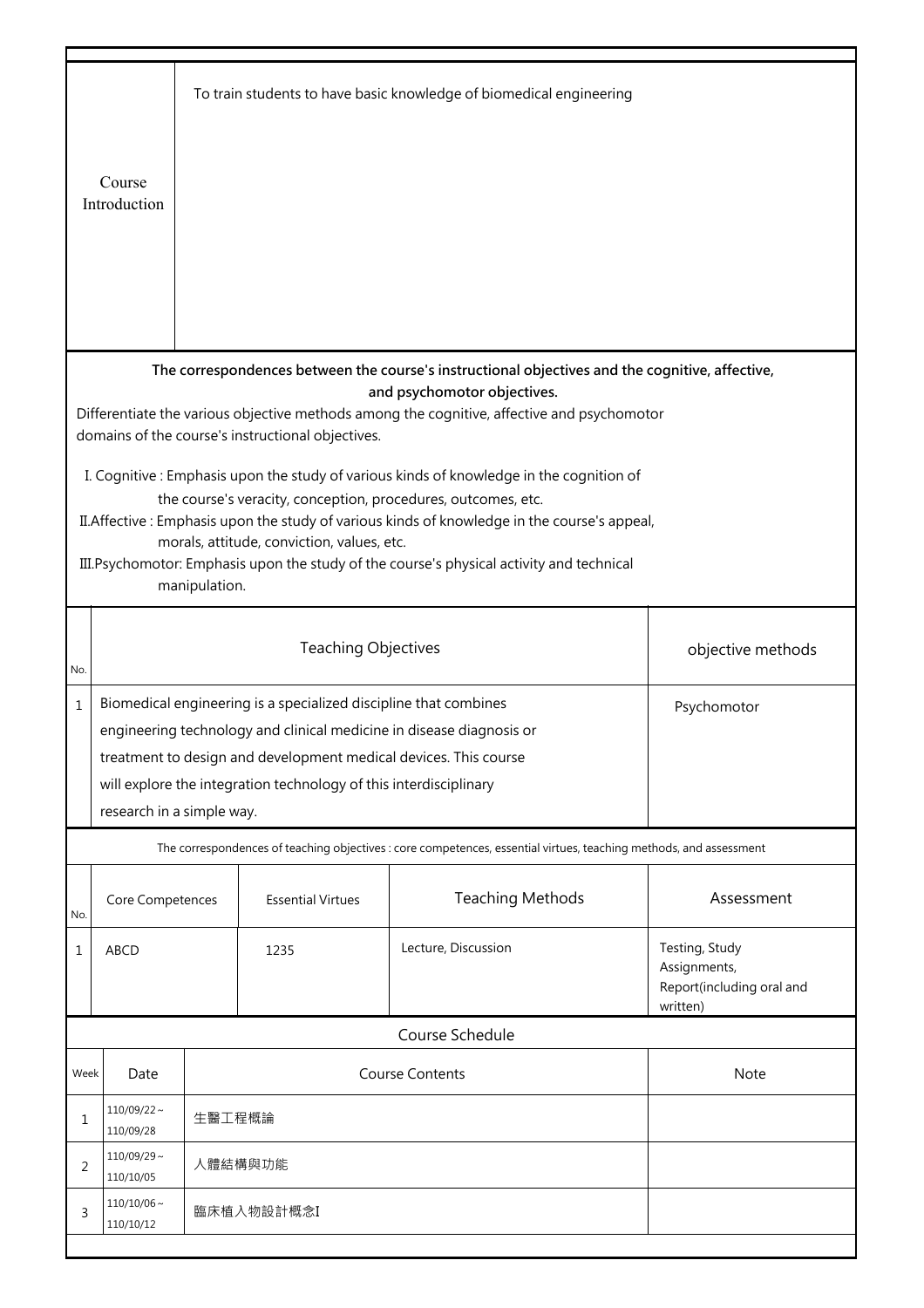| 4                                          | $110/10/13 \sim$<br>110/10/19 | 臨床植入物設計概念II                                                                                                                                                                                                         |  |  |  |
|--------------------------------------------|-------------------------------|---------------------------------------------------------------------------------------------------------------------------------------------------------------------------------------------------------------------|--|--|--|
| 5                                          | $110/10/20$ ~<br>110/10/26    | 醫療器材設計流程I                                                                                                                                                                                                           |  |  |  |
| 6                                          | $110/10/27$ ~<br>110/11/02    | 醫療器材設計流程II                                                                                                                                                                                                          |  |  |  |
| 7                                          | $110/11/03$ ~<br>110/11/09    | 醫學影像系統簡介                                                                                                                                                                                                            |  |  |  |
| 8                                          | $110/11/10 \sim$<br>110/11/16 | 醫學影像應用與操作                                                                                                                                                                                                           |  |  |  |
| 9                                          | $110/11/17$ ~<br>110/11/23    | 生物力學與創新研發I                                                                                                                                                                                                          |  |  |  |
| 10                                         | $110/11/24$ ~<br>110/11/30    | 專題報告                                                                                                                                                                                                                |  |  |  |
| 11                                         | $110/12/01 \sim$<br>110/12/07 | 生物力學與創新研發II                                                                                                                                                                                                         |  |  |  |
| 12                                         | $110/12/08 \sim$<br>110/12/14 | 牙科口腔生醫工程應用                                                                                                                                                                                                          |  |  |  |
| 13                                         | $110/12/15$ ~<br>110/12/21    | 顱顏整形外科生醫工程應用I                                                                                                                                                                                                       |  |  |  |
| 14                                         | $110/12/22$ ~<br>110/12/28    | 顱顏整形外科生醫工程應用II                                                                                                                                                                                                      |  |  |  |
| 15                                         | $110/12/29$ ~<br>111/01/04    | 脊椎骨科生醫工程應用                                                                                                                                                                                                          |  |  |  |
| 16                                         | $111/01/05$ ~<br>111/01/11    | 醫材植入物法規探討I                                                                                                                                                                                                          |  |  |  |
| 17                                         | $111/01/12$ ~<br>111/01/18    | 醫材植入物法規探討II                                                                                                                                                                                                         |  |  |  |
| 18                                         | $111/01/19$ ~<br>111/01/25    | 期末報告                                                                                                                                                                                                                |  |  |  |
|                                            | Requirement                   |                                                                                                                                                                                                                     |  |  |  |
|                                            | <b>Teaching Facility</b>      | Computer, Projector                                                                                                                                                                                                 |  |  |  |
| Textbooks and<br><b>Teaching Materials</b> |                               | 自編講義                                                                                                                                                                                                                |  |  |  |
| References                                 |                               | Basic Biomechanics of the Musculoskeletal System 4/e, 作者: Margareta Nordin; Victor H.<br>Frankel<br>Dental Biomechanics, 作者:Arturo N Natali                                                                         |  |  |  |
| Number of<br>Assignment(s)                 |                               | (Filled in by assignment instructor only)                                                                                                                                                                           |  |  |  |
| Grading<br>Policy                          |                               | $\blacktriangleright$ Attendance :<br>$\blacklozenge$ Midterm Exam: 40.0 %<br>10.0%<br>♦ Mark of Usual:<br>$\%$<br>$\blacktriangleright$ Final Exam:<br>50.0 %<br>$\blacklozenge$ 0ther $\langle \rangle$ :<br>$\%$ |  |  |  |
|                                            |                               |                                                                                                                                                                                                                     |  |  |  |